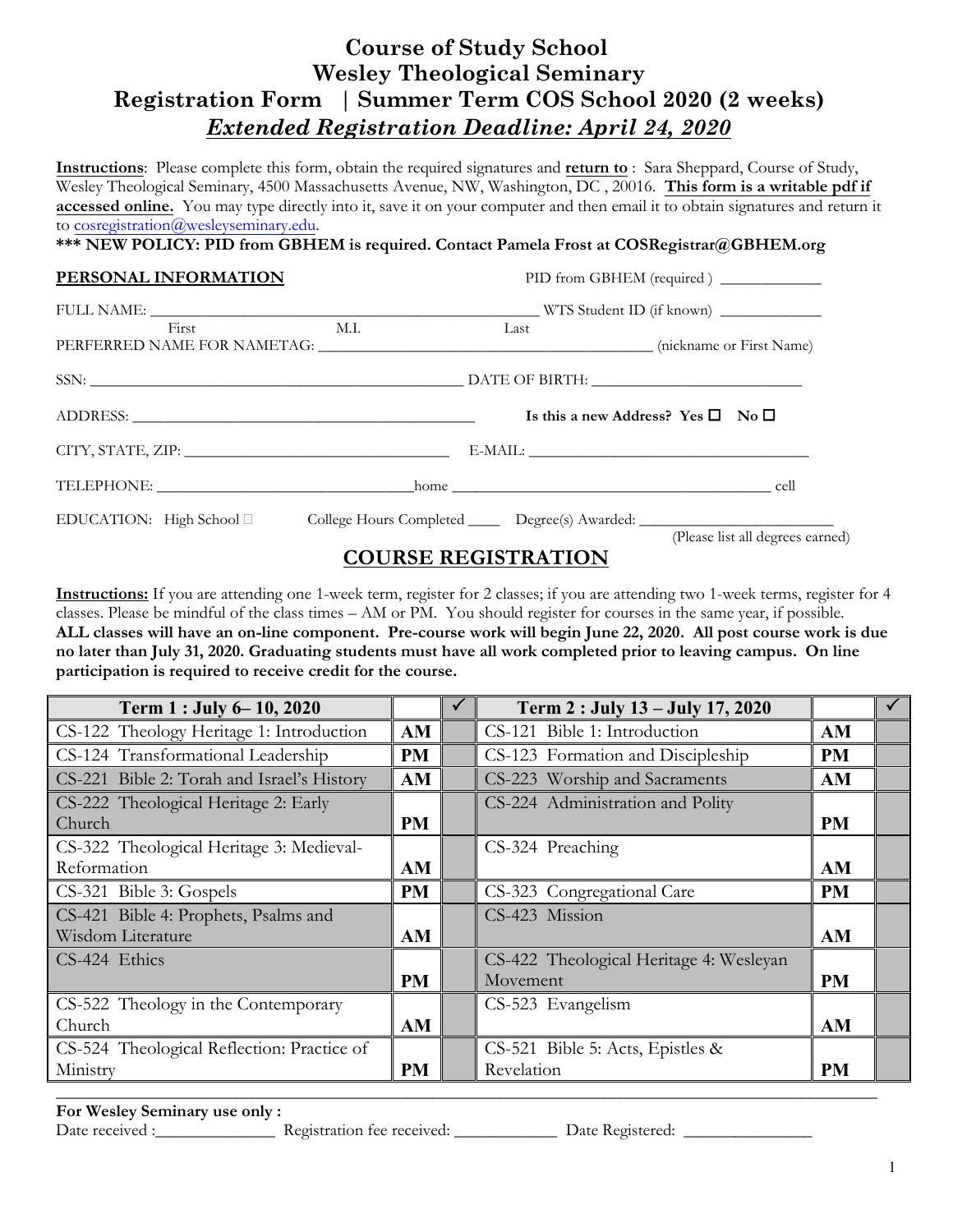| Name: Name Commission of the Commission of the Commission of the Commission of the Commission of the Commission of the Commission of the Commission of the Commission of the Commission of the Commission of the Commission of                                                                                                                           | Gender: Male □                                                                                                          | Female $\square$                  | DOB:   |
|----------------------------------------------------------------------------------------------------------------------------------------------------------------------------------------------------------------------------------------------------------------------------------------------------------------------------------------------------------|-------------------------------------------------------------------------------------------------------------------------|-----------------------------------|--------|
| This is my first year attending Course of Study at Wesley. Yes $\square$<br>I expect to graduate in 2020<br>$Yes \Box No \Box$                                                                                                                                                                                                                           | $\mathrm{No}\ \Box$                                                                                                     |                                   |        |
| Please select one:                                                                                                                                                                                                                                                                                                                                       |                                                                                                                         |                                   |        |
| $\Box$ Yes! I need housing assigned through Wesley.<br>$\Box$ I do not need housing but would like the meal plan.                                                                                                                                                                                                                                        | $\square$ No, I do not need housing or the meal plan.                                                                   |                                   |        |
| <b>REQUEST FOR ACCOMODATIONS:</b> Please answer the two questions below. We will assign housing as<br>requested to the best of our ability. Students will be notified of housing assignments in early June. Students taking<br>housing are automatically enrolled in the meal plan.                                                                      |                                                                                                                         |                                   |        |
| 1. Choose one housing option:<br>On-campus New Residence Hall                                                                                                                                                                                                                                                                                            | Double room roommate preference:                                                                                        |                                   |        |
| On-campus Straughn<br>Off Campus Hotel                                                                                                                                                                                                                                                                                                                   | $\Box$ Single room                                                                                                      |                                   |        |
| 2. Please answer the following to assist us in<br>room assignments:<br>$\Box$ I use a PAP machine at night                                                                                                                                                                                                                                               | $\Box$ I am a smoker<br>$\Box$ I have trouble with stairs or mobility issues.<br>(new doctor's note required each year) |                                   |        |
| REQUIRED: Arrival date in DC: _____________, 2020                                                                                                                                                                                                                                                                                                        |                                                                                                                         |                                   | , 2020 |
| Please list below any physical conditions we should be aware of. This would include diabetes, heart ailments and allergies;<br>physical limitation such as use of scooters, wheelchairs or other mobility issues. We can only help you if you tell us.<br>Please provide as much information as possible.                                                |                                                                                                                         |                                   |        |
| <b>REQUIRED SIGNITURES:</b> Note: Students will be notified if any of the signatures are missing.                                                                                                                                                                                                                                                        |                                                                                                                         |                                   |        |
| <b>STUDENT SIGNATURE:</b><br>I give authorization for my records at WTS to be reported to the Division of Ordained Ministry and my Conference and/or<br>District Board of Ordained Ministry. I understand that I am responsible for paying 100% of my tuition, facilities fees<br>and/ or housing and meal costs to Wesley Theological Seminary.         |                                                                                                                         |                                   |        |
| Signature: <u>Typed or Signed</u> (Typed or Signed)<br><b>LOCAL PASTOR CONFERENCE REGISTRAR SIGNATURE:</b><br>** Conference Scholarships are to be awarded directly to the student.**<br>The above referenced Local Pastor is authorized by ____________________________Conference to attend Wesley<br>Theological Seminary Course of Study School 2020. |                                                                                                                         |                                   |        |
|                                                                                                                                                                                                                                                                                                                                                          |                                                                                                                         |                                   |        |
|                                                                                                                                                                                                                                                                                                                                                          |                                                                                                                         |                                   |        |
| <b>DISTRICT SUPERINTENDENT SIGNATURE:</b> This Local Pastor is authorized by my District to attend WTS Course<br>of Study School 2020.                                                                                                                                                                                                                   |                                                                                                                         |                                   |        |
|                                                                                                                                                                                                                                                                                                                                                          |                                                                                                                         |                                   |        |
| $\mathfrak{g}$ .                                                                                                                                                                                                                                                                                                                                         | $\mathbf{D}$                                                                                                            | <b>Contract Contract Contract</b> |        |

| $\sim$<br>Signature: |                            | $\Delta$ Date: | . .<br>$2 - max$ |  |
|----------------------|----------------------------|----------------|------------------|--|
|                      | $\sim$<br>Typed or Signed) |                |                  |  |
| District:            |                            |                |                  |  |